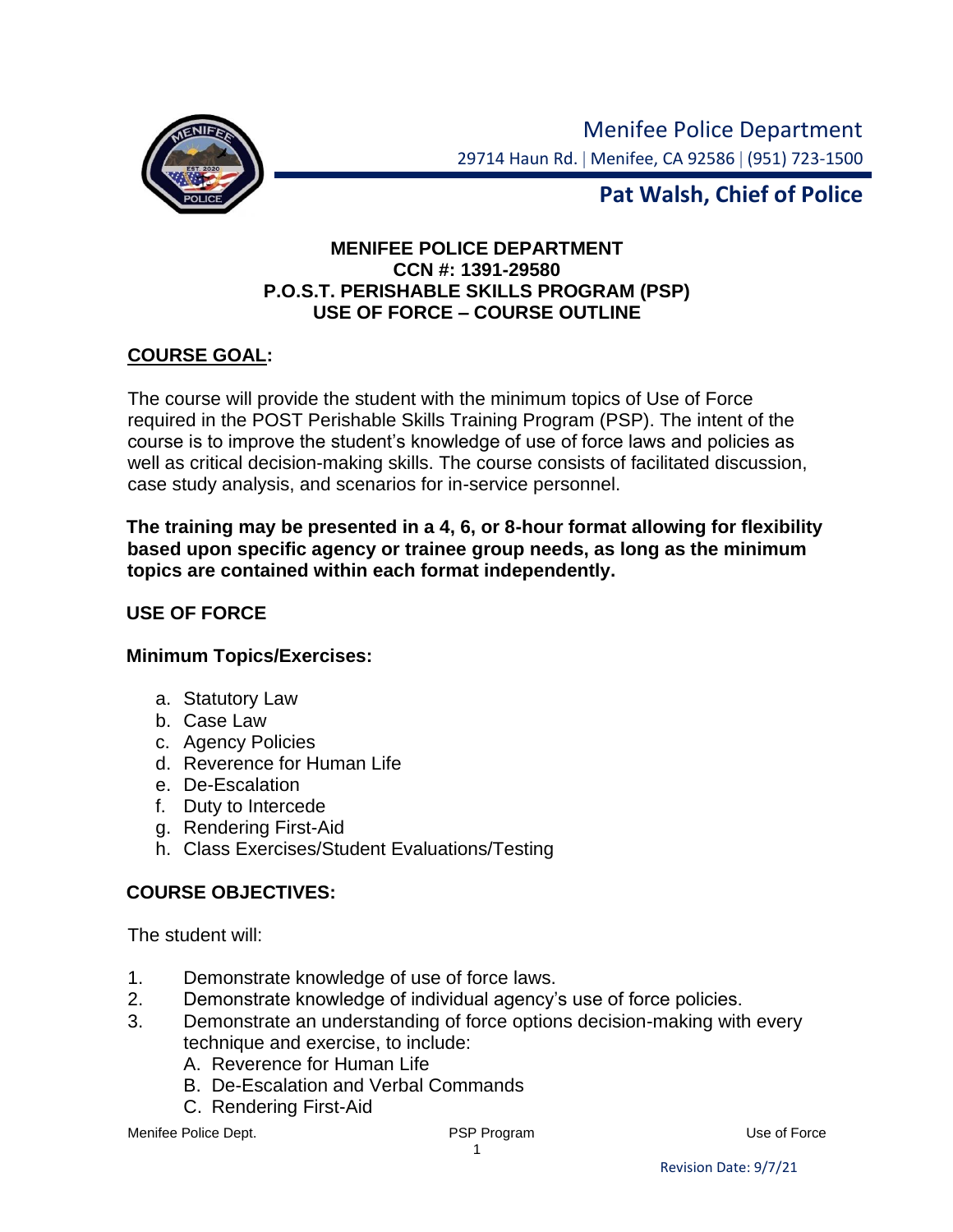D. Legal Duty to Intercede and Report Excessive Force to a Superior Officer

*Minimum standards of performance shall be tested by an instructor observing the trainee during their participation in facilitated discussions, case study analysis, and scenarios. If the trainee does not meet minimum standards, as established by the presenter, remediation will be provided until the standard is met.* 

## **EXPANDED COURSE OUTLINE**

- I. INTRODUCTION/ORIENTATION
	- A. Introduction, Registration and Orientation
		- 1. Instructor/student introductions
		- 2. Registration/rosters
	- B. Course Goals and Objectives
		- 1. Increase knowledge of use of force laws
		- 2. Increase knowledge of individual agency's use of force policies
		- 3. Increase understanding of force options decision-making

## II. POLICIES AND LEGAL ISSUES

- A. Statutory Law
	- 1. Existing law
		- a. AB 392 Emphasize the importance of necessity
			- 1) "…it is the intent of the Legislature that peace officers use deadly force only when necessary in defense of human life."
			- 2) "In determining whether deadly force is necessary, officers shall evaluate each situation in light of the particular circumstances of each case, and shall use other available resources and techniques if reasonably safe and feasible to an objectively reasonable officer."
		- b. AB 392 Emphasize the change in 835a that adds "totality of circumstances" and how it can affect the reasonableness of force that is used
			- 1) PC 835a
				- a) Objectively reasonable standard and how it has been defined in 835a
				- b) Fleeing felons
				- c) Suicidal persons
				- d) Pre-force tactics and conduct of officer/suspect
				- e) Discuss the difference in imminent and immediate threat
					- (1) Penal Code defines "Imminent" threat
					- (2) When a reasonable officer would perceive a present ability, opportunity, and apparent intent to immediately cause death or serious bodily injury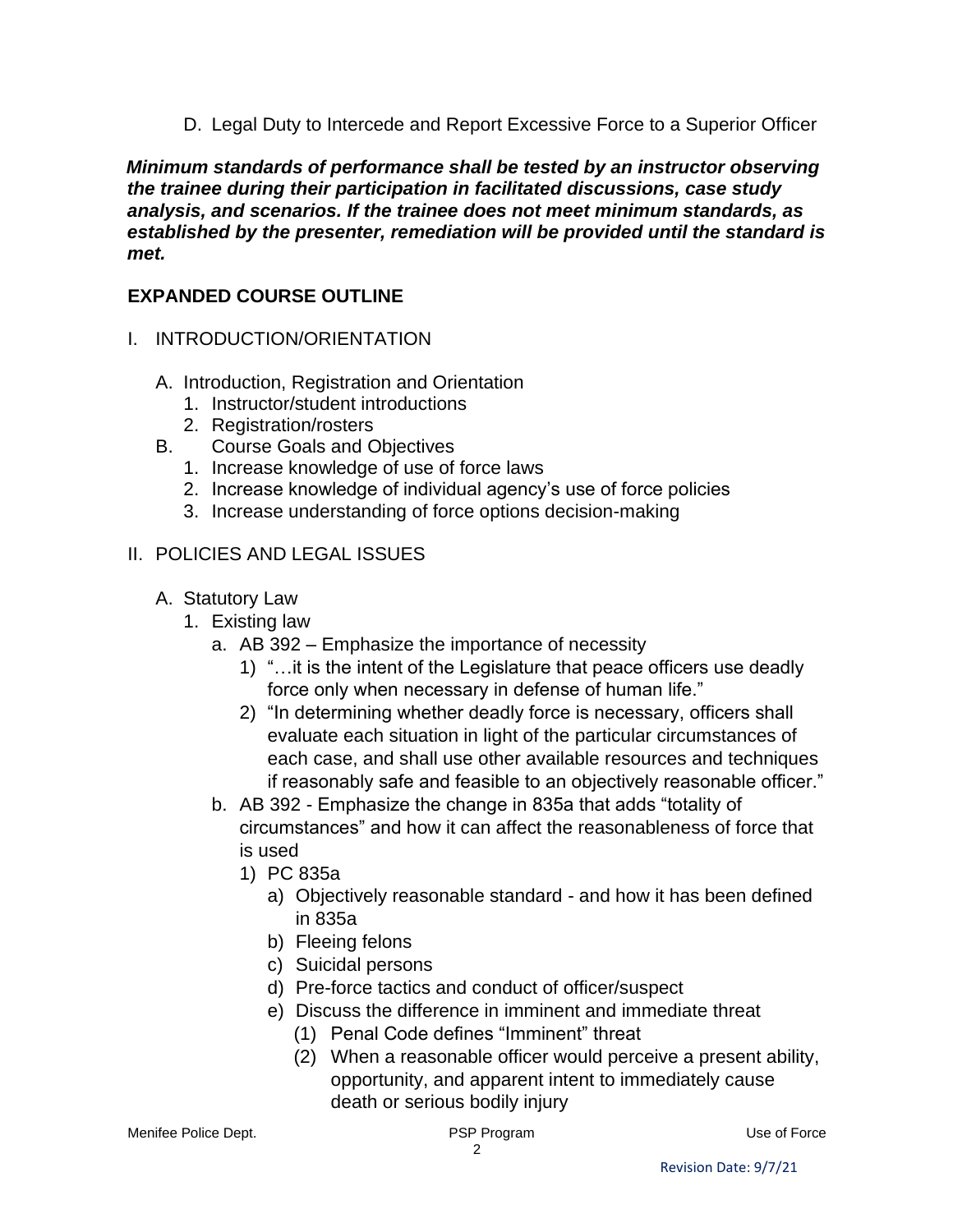- 2) PC 196
	- a) Homicide is justifiable when committed by peace officers and those acting by their command in their aid and assistance, under either of the following circumstances:
		- *(1) In obedience to any judgment of a competent court*
		- *(2) When the homicide results from a peace officer's use of force that is in compliance with Section 835a*
	- b) What's changed?
		- (1) *Removed "When necessarily committed in overcoming actual resistance to the execution of some legal process or in the discharge of any other legal duty"*
		- (2) *Removed "When necessarily committed in retaking felons who have been rescued or have escaped, or when necessarily committed in arresting persons charged with felony and who are fleeing from justice or resisting such arrest"*
- c. SB 230
- 2. Pending legislation
- B. Case Law
	- 1. Foundational cases
		- a. Graham v. Connor
		- b. Tennessee v. Garner
		- c. Hayes v. City of San Diego
	- 2. Pending cases
- C. Agency's Use of Force Policy
	- 1. Agency's existing policy
	- 2. How has the policy changed in recent years?
	- 3. How does this affect how officers do the job?
	- 4. Officer's responsibility to notify supervisor following use of force
	- 5. Supervisor's responsibility following a notification
- III. REVERENCE FOR HUMAN LIFE AND DUTY TO INTERCEDE
	- A. Reverence for Human Life
		- 1. What does "reverence for human life" mean?
		- 2. How is this applied to the use of force?
	- B. Duty to Intercede (*Penal Code 13519.10(b)(2), Penal Code 7286(b)(8)*)
		- 1. What is a "duty to intercede?"
			- a. Bystander officer liability
			- b. What is the stigma around this?
			- c. How do we break the stigma?
			- d. How does this reflect your personal and organizational core values?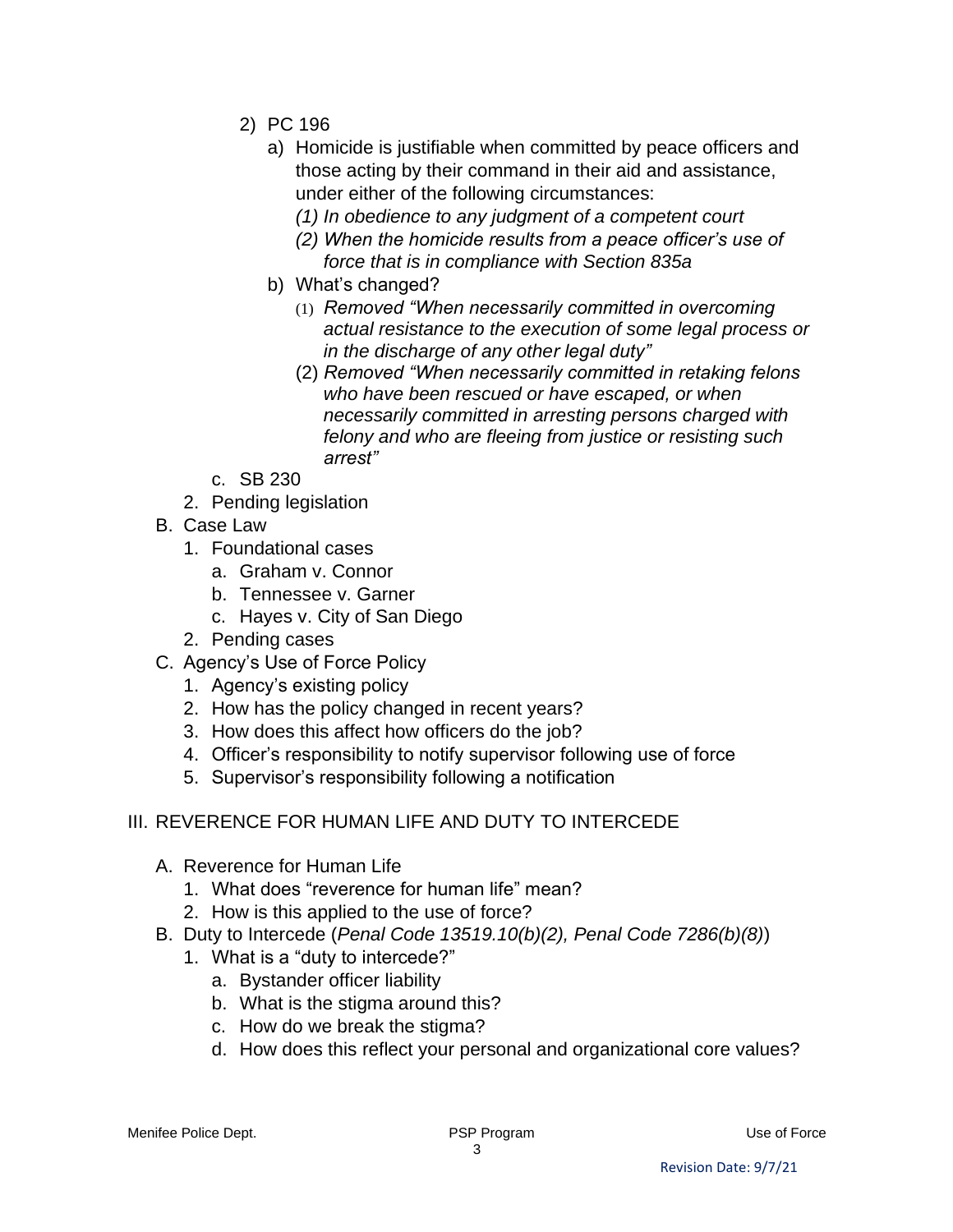- 2. What is your responsibility as a peace officer to intervene?
	- a. To the public?
	- b. To fellow officer(s)?
	- c. To self?
	- d. To organization?
- 3. What are the consequences and liabilities?
	- a. Criminal
	- b. Civil
	- c. Administrative
	- d. Moral/ethical
- 4. How do you recognize when to intercede?
- 5. Agency's policy on duty to intercede
	- a. What is your responsibility to report to a supervisor?
	- b. Has the policy changed in recent years?
	- c. What is the policy on retaliation?
- C. Rendering First-Aid
	- 1. What is your responsibility to render first-aid?
	- 2. How does one deem when it is safe to render first-aid?
	- 3. Discuss agency policy regarding handcuffing techniques when rendering aid to subjects who are severely injured or possibly deceased
	- 4. Agency's policy on rendering first-aid

## IV. DE-ESCALATION AND VERBAL COMMANDS

- A. De-Escalation
	- 1. What is it?
	- 2. How is it used?
	- 3. What are the key components and considerations?
- B. Verbal Communications versus Verbal Commands
	- 1. How does verbal communication fit in as a force option?
	- 2. How is it used as a tool for de-escalation?
	- 3. How might either verbal communication or commands affect the outcome of a situation?
- C. Control the Environment
	- 1. Tactical pause
	- 2. Slow down
	- 3. Gather information
	- 4. Develop a plan
	- 5. Time + Distance = Options
- D. Making Sound Decisions
	- 1. What is important right now?
	- 2. Set priorities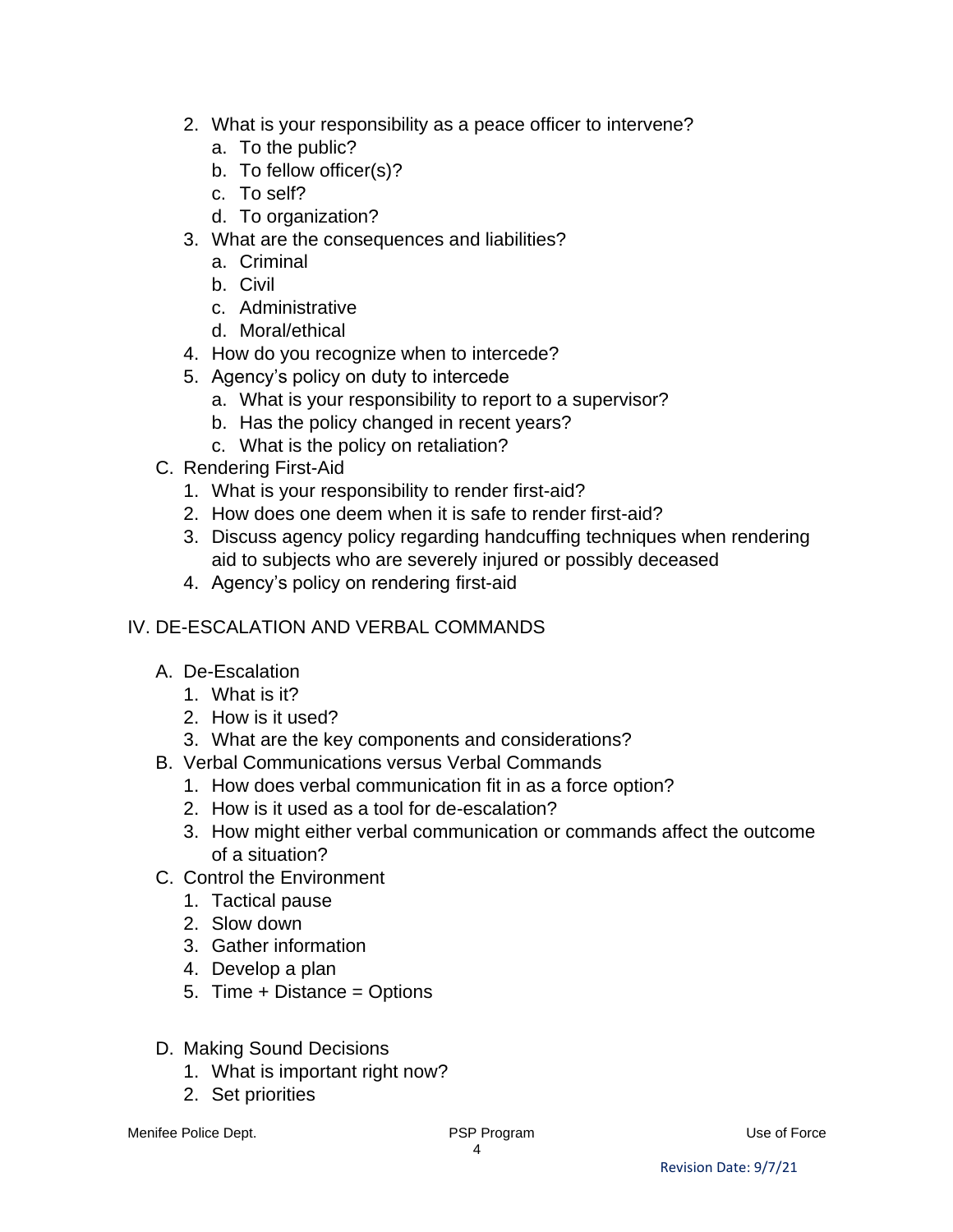- 3. Think through your choices
- 4. Make sound decisions
- V. CLASS EXERCISES AND STUDENT EVALUATIONS/TESTING
	- A. Practice engaging in potential use of force situations via active process
		- 1. Individual or small group case study review
		- 2. Discussion of case studies
		- 3. Participation in role play scenarios
		- 4. Observation of role play scenarios
		- 5. Debrief of role play scenarios using the following lenses:
			- a. Department policy/legal standards
			- b. Procedural Justice How did the response demonstrate procedural justice?
			- c. Tactics
	- B. Evaluation of potential use of force situations via demonstration
		- 1. Evaluate role play scenarios
		- 2. Feedback from peers
		- 3. Feedback and debrief from instructors using the following lenses:
			- a. Department policy/legal standards
			- b. Procedural Justice How did the response demonstrate procedural justice?
			- c. Tactics

#### **Possible Topics for Learning Activities, Facilitated Discussions, Scenarios**

- Traffic Stop
- Pedestrian Stop
- Consensual Encounter
- Disruptive/Defiant Student
- Fight in progress/Public Disturbance
- Fleeing suspect (foot & vehicle)
- Creating your own exigency
- Excessive/Potentially Excessive Force (Duty to Intercede)
- Unnecessary Force (Duty to Intercede)
- Crowd Management/Crowd Control
- Mental Health Crisis
- Person(s) with disability
	- o Autism
	- o Hearing Impaired
	- o Non-verbal
	- o Amputee
	- o Wheelchair